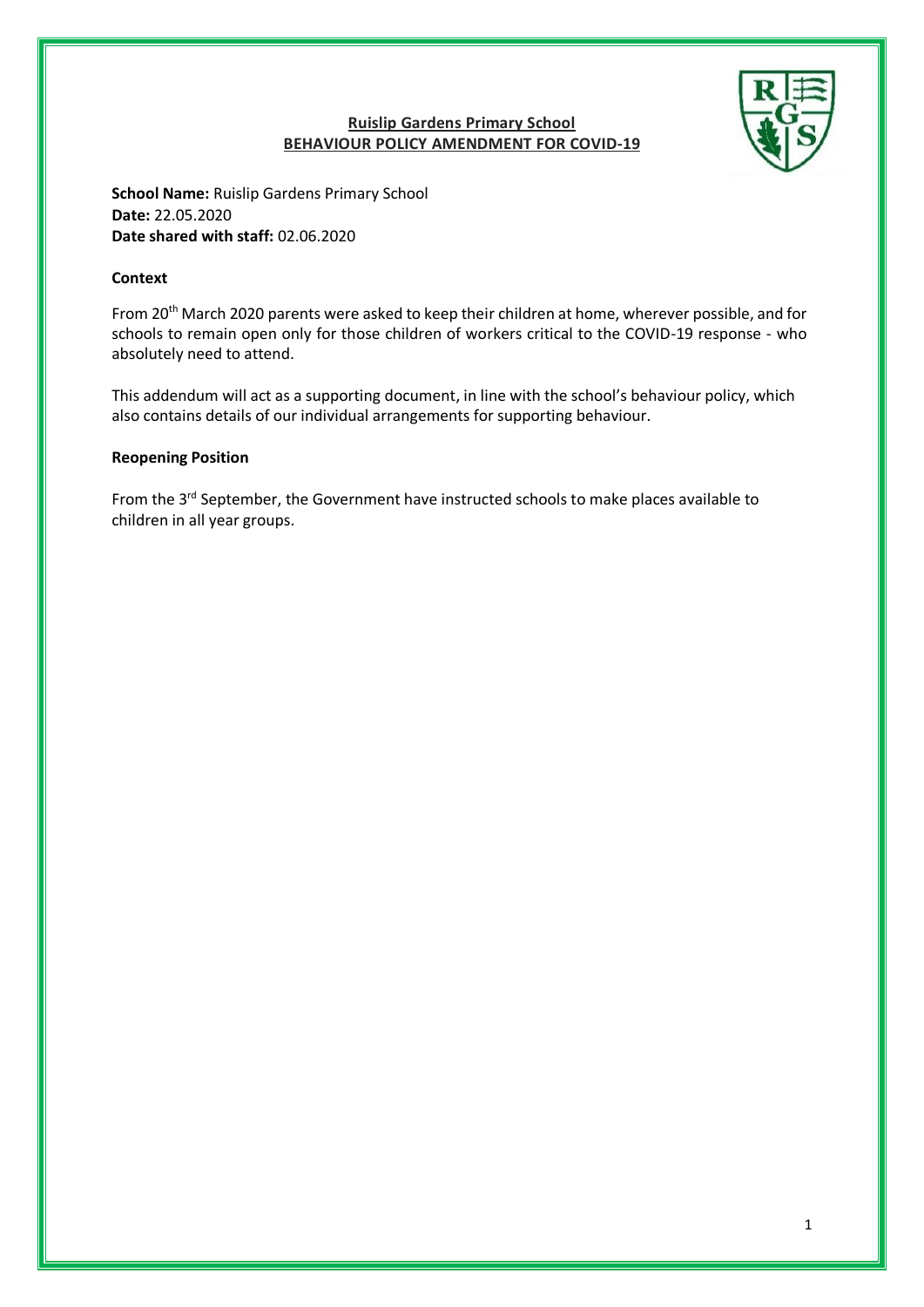## **1. Clear rules about coughing or spitting at or towards any other person**

- Where children's dangerous behaviour puts others at risk, including at risk of viral spread, such as spitting and biting, where they are unwilling or unable to respond to the positive strategies, then parents may be asked to take them home.
- Physical contact, including physical interventions, should be avoided where at all possible.
- If dangerous behaviours persist, then a fixed term exclusion may need to be considered.

### **2. Rewards**

- Ruislip Gardens rewards good behaviour. We will give specific praise to those who show consideration, co-operation or responsibility when following our new COVID 19 rules and expectations.
- Adults should continue to use all the different systems for praising and awarding good behaviour and learning. Creating a warm, positive environment at this challenging time is all the more important.
- Children should not visit members of the Leadership Team with good learning.
- Continue to award class dojo for measurable achievements.

### **3. Sanction systems where appropriate**

- The usual positive behaviour management systems will continue to be in place, managed by the adults within the year group bubble.
- **If a child is issued with Step 1 Step 3, they will remain with their class bubble. Have a conversation** with the child which could include a verbal warning, moving seats if logistically possible and other behaviour management strategies in line with our current behaviour policy. They will not be allowed to engage with other children.
- If a child gets on a Step 3, use a timer for 10min and let the child complete a reflection sheet.
- Additional staff within the bubble will be utilised when managing challenging behaviours.
- Teachers should identify which children are more likely to display behaviours which require step 4 and step 5 intervention.
- Physical contact, including physical interventions, should be avoided where at all possible.
- If dangerous behaviour continues, parents need to be called. Then parents will be asked to take their children home for the rest of the day.
- If dangerous behaviours persist, then a fixed term exclusion may need to be considered. This will be a final resort.

#### **4. Extreme Incidents of Negative Behaviour**

- Any child deliberately spitting/coughing/sneezing on a pupil or a member of staff, or pretending to may result in a fixed term exclusion at the Headteacher's discretion.
- As in usual circumstances, positive handling must only be used as a last resort in the event of unsafe behaviour. In the event of a child behaving aggressively towards another child, themselves or a member of staff, positive handling should be used if a dynamic risk assessment deems the risk of harm to be greater than the risk of the virus.